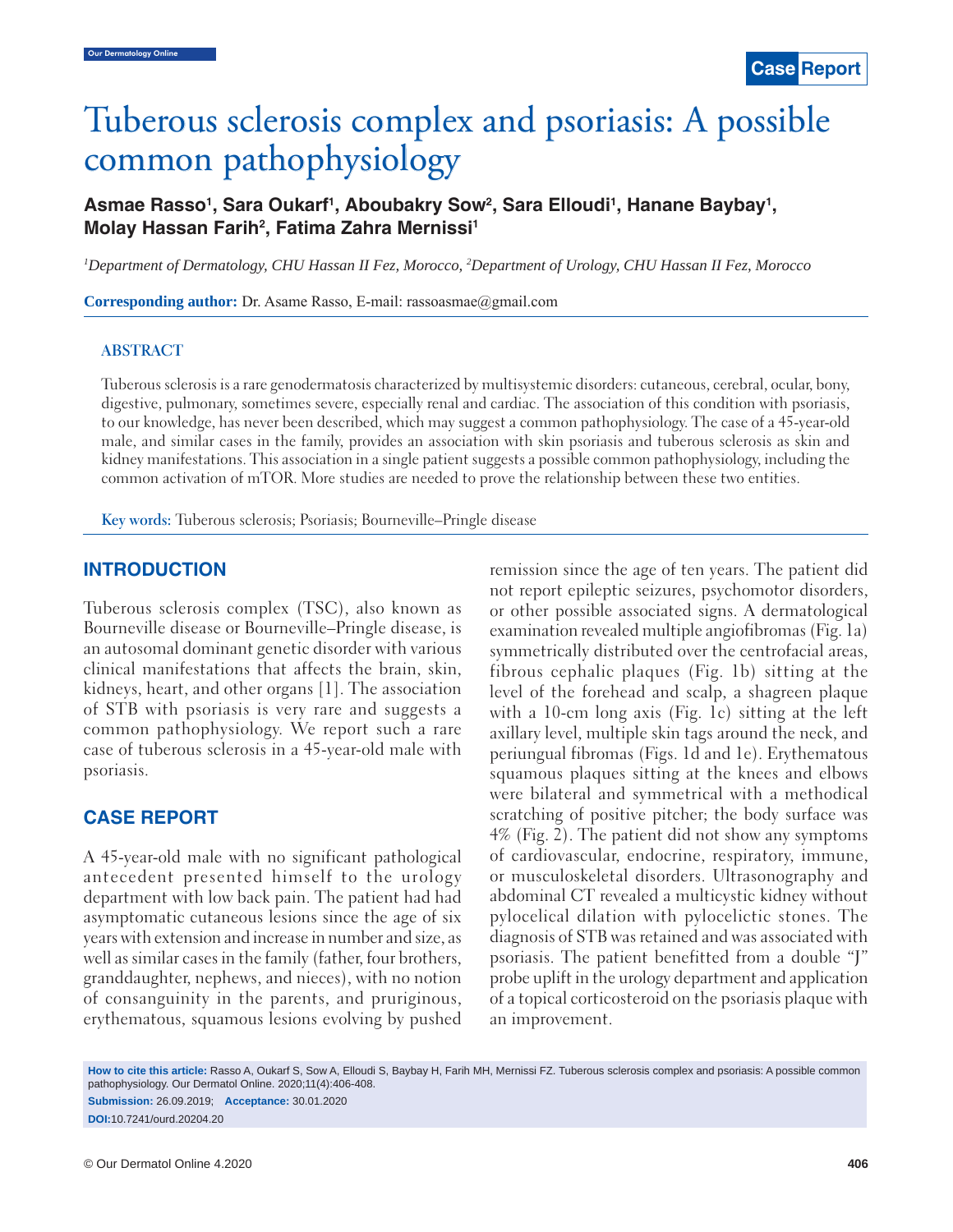#### www.odermatol.com



**Figure 1:** Clinical manifestations of tuberous sclerosis complex: (a) angiofibromas, (b) fibrous plaques, (c) a shagreen plaque, and (d) ungual fibromas and (e) their dermoscopy.



**Figure 2:** Bilateral and symmetrical psoriatic plaques sitting at the knees and elbows.

## **DISCUSSION**

Tuberous sclerosis complex (TSC) is one of a group of related disorders known as neurocutaneous syndromes or phakomatoses with an incidence rate of approx. 1 in 5000–10,000 live births [2,3]. It is an autosomal dominant disease with high penetrance caused by genetic mutations in one of the TSC1 or TSC2 genes [2], which results in the overactivation of mammalian target of rapamycin complex 1 (mTOR), a key intracellular regulator of cell growth and proliferation, leading to hamartomatous lesions in several organs [3,4]. TSC is a multisystem disorder with various clinical manifestations. The wide spectrum of clinical features results from the formation of hamartomas in various organs. Hamartomas are frequently present in the skin, brain, kidneys, heart, and, less frequently, in the lungs, retina, gingiva, bones, and gastrointestinal tract [5]. The diagnosis is based on the association of major criteria and minor criteria (Table 1) [6]. The diagnosis is made when two major criteria, or one major and two minor,

#### **Table 1:** The diagnostic criteria of tuberous sclerosis [6]

#### Major features

- 1. Facial angiofibromas or forehead, plaque pits in dental enamel
- 2. Nontraumatic ungula or periungual fibroma
- 3. Hypomelanotic macules (three or more)
- 4. Shagreen patch (connective tissue nevus) migration lines
- 5. Multiple retinal nodular hamartomas
- 6. Cortical tuber
- 7. Subependymal nodule
- 8. Subependymal giant cell astrocytoma
- 9. Cardiac rhabdomyoma, single or multiple
- 10. Lymphangiomyomatosis (LAM)
- 11. Renal angiomyolipoma (renal AML)

Minor features

- 1. Multiple, randomly distributed
- 2. Hamartomatous rectal polyps
- 3. Bone cysts
- 4. Cerebral white matter radial
- 5. Gingival fibromas
- 6. Nonrenal hamartoma
- 7. Retinal achromic patch
- 8. Confetti-like skin lesions
- 9. Multiple renal cysts

Definite TSC: either two major features or one major feature and two minor features. Probable TSC: one major and one minor feature. Possible TSC: either one major feature or two or more minor features. Note: Cortical tubers together with cerebral white matter radial migration lines are considered one feature. In patients with LAM or renal AML, other features are required for diagnosis

are fulfilled. The diagnosis and management of TSC is often challenging. The treatment involves addressing the symptoms caused by the hamartomas. Inhibitors of the mTOR pathway, such as rapamycin, have an immunosuppressive and antiproliferative action. This drug is effective in reducing the volume of the tumors.

On the other hand, psoriasis is a chronic autoimmune inflammatory skin disorder, following the proliferation and abnormal differentiation of keratinocytes, which are under the influence of several factors whose genetic component remains the most likely [7], including mutation of the genes of the chemokine, including MCP1, CCR2, and CCR5. The PSORS2 locus is a gene that is the active transcription factor in inflammation and immunity located in the region of the gene encoding the RAPTOR protein, a protein associated with mTOR regulation. Thrombin/threonine protein kinase (mTOR) regulates growth and cell proliferation in response to environmental stimuli. It is overexpressed preferentially at the psoriatic level of lesional and nonlesional skin [8]. In psoriasis, dysregulation of cytokines and growth factors may lead to the activation of the mTOR signaling system, which initiates the proliferation of keratinocytes and synovial cells responsible for psoriatic arthritis. For the first time, we explored how a dual kinase inhibitor of mTOR signal proteins may be an equally effective